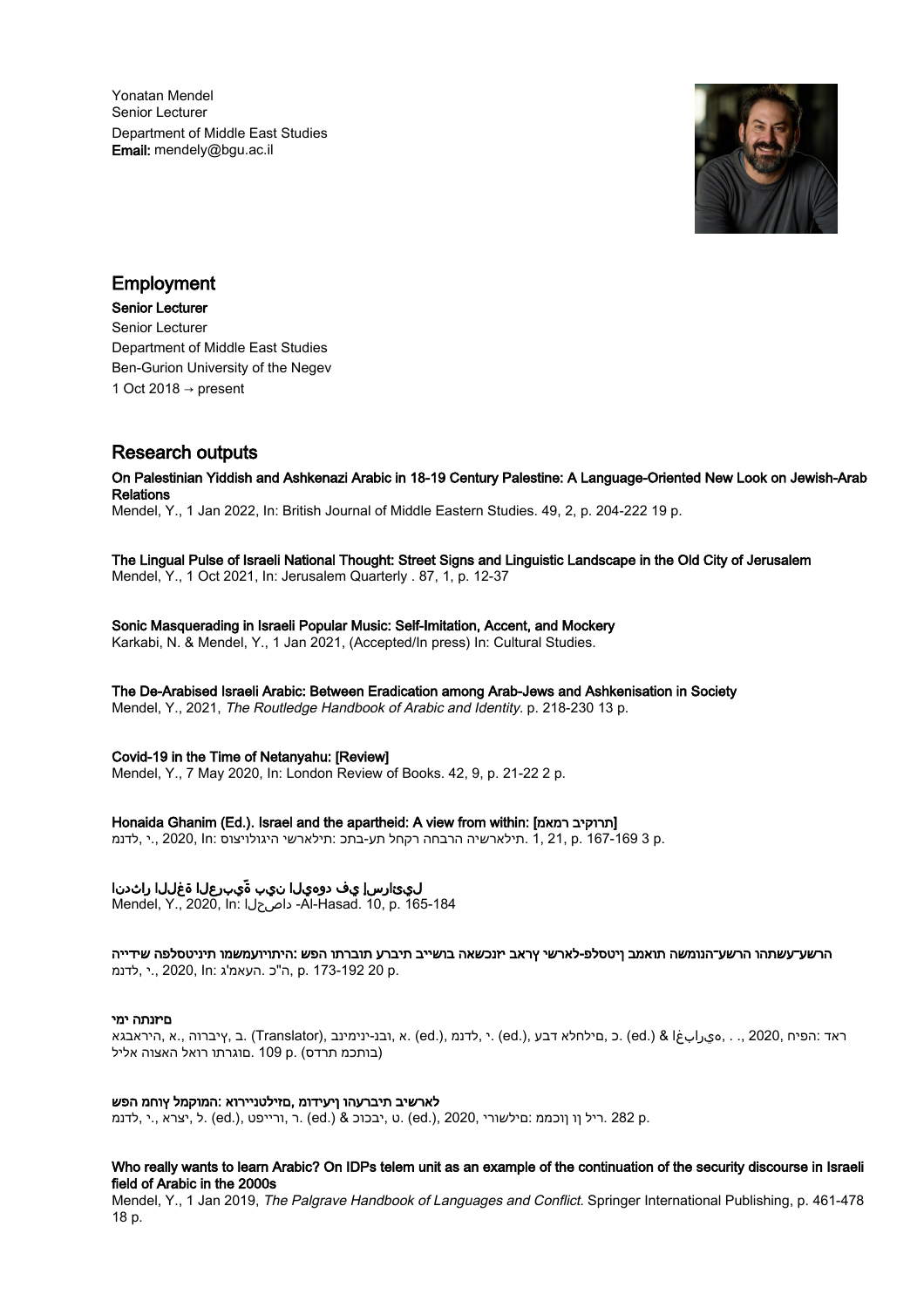### Amputated Tongue: On the Potential for Change in a Political Act of Translation

Mendel, Y., Burbara, R. & Shenhav-Shahrabani, Y., 2019, In: Journal of Levantine Studies. 9, 2, p. 157-179 23 p.

#### A New Nationalistic Political Grammar: Jewish-Israeli Society 25 Years after Oslo

Mendel, Y., 2019, From the River to the Sea; Palestine and Israel in the Shadow of "Peace". p. 159-177 19 p.

#### From the Neoclassical to the Binational Model of Translation

Shenhav-Shahrabani, Y. & Mendel, Y., 2019, In: Journal of Levantine Studies. 9, 2, p. 5-21 17 p.

### The Philological Revolution and the Latinization of Arabic

Mendel, Y., 2019, In: Journal of Levantine Studies. 9 , 1, p. 135-156 22 p.

# םירפומ תובוחו תויובייחתה :תאימוזל

ל, נהענ & (.ed (.or ; ,רומלג ,ירעמ-לא אלע-לא ובא לת ;םילשורי ,ed.) (ed (.) , 2019 (.י ,ומענ & (.ed) ) האצוה שדח םלוע ;ריל וו ןוכמ :ביבא לת ;םילשורי , (תירבעב תיברע תורפס - בותכמ) .p 322 .רואל

Arabic in Israel: Language, Identity and Conflict: [תרוקיב רמאמ]) [תרוקיב רמאמ]

.r. 10 164-167 ... הרבחו הפשב םינויע :2018, In .לדנמ.

#### Language, Politics and Society in the Middle East: Essays in Honour of Yasir Suleiman

Mendel, Y. (ed.) & AlNajjar, A. (ed.), 2018, Edinburgh: Edinburgh University Press. 256 p.

# [רופיס] :רי'חלא םוא

.ת, 16, p. 73-69 5 .תורפסל תע בתכ :וה :ITranslator), 2018, In ,דאיפ .תורפסל תע בתכ :

# ?םייק וניא רוקמהש עתפל הלגמ אוהשכ םגרתמ השוע המ :חורה לע םיכלוה רוקמ לש ורדעהב

.p 4 55-52 .p 16, .תורפסל תע בתכ :וה :In 2018, .,י ,לדנמ

#### [רופיס] :ןודנולב רתעז

.p 3 112-110 3 .m .תורפסל תע בתכ :וה :ITranslator), 2018, In .הורפסל תע בתכ .0 .A .רוטאנ

#### וכע תוארתהל

(748 .vol; םעל היירפס) .p 298 .דבוע םע תאצוה :ביבא לת 2018, ,(Translator (.י ,לדנמ & .ע ,לחילח

#### תילארשיה תיתוזחה תוברתב תיבה רה :טבמהו הפיכה ,רהה

.p 52 .רואל האצוה סדרפ :ביבא לת 2017, (Translator (.Daher, Y. (Translator) & Reider, D. (Translator), 2017, לדנמ ,

#### חורה לע ךלוה

(תירבעב תיברע תורפס - בותכמ) .p 247 .שדח םלוע :ביבא לת 2017, ,(.ed (.י ,ןמענ & (Translator (.י ,לדנמ ,(.ed (.י ,להמ .,ס ,רוטאנ

#### Overcoming Phobias and Asymmetries in Israel and Palestine

Mendel, Y., 1 Sep 2016, In: Meditteranean Politics. 21, 3, p. 442-446 5 p.

### From German Philology to Local Usability: The Emergence of 'Practical' Arabic in the Hebrew Reali School in Haifa' 1913–48

Mendel, Y. & Ranta, R., 2 Jan 2016, In: Middle Eastern Studies. 52, 1, p. 1-26 26 p.

#### From the Arab Other to the Israeli Self: Palestinian Culture in the Making of Israeli National Identity

Mendel, Y. & Ranta, R., 2016, London: Taylor and Francis. 165 p. (Studies in Migration and Diaspora)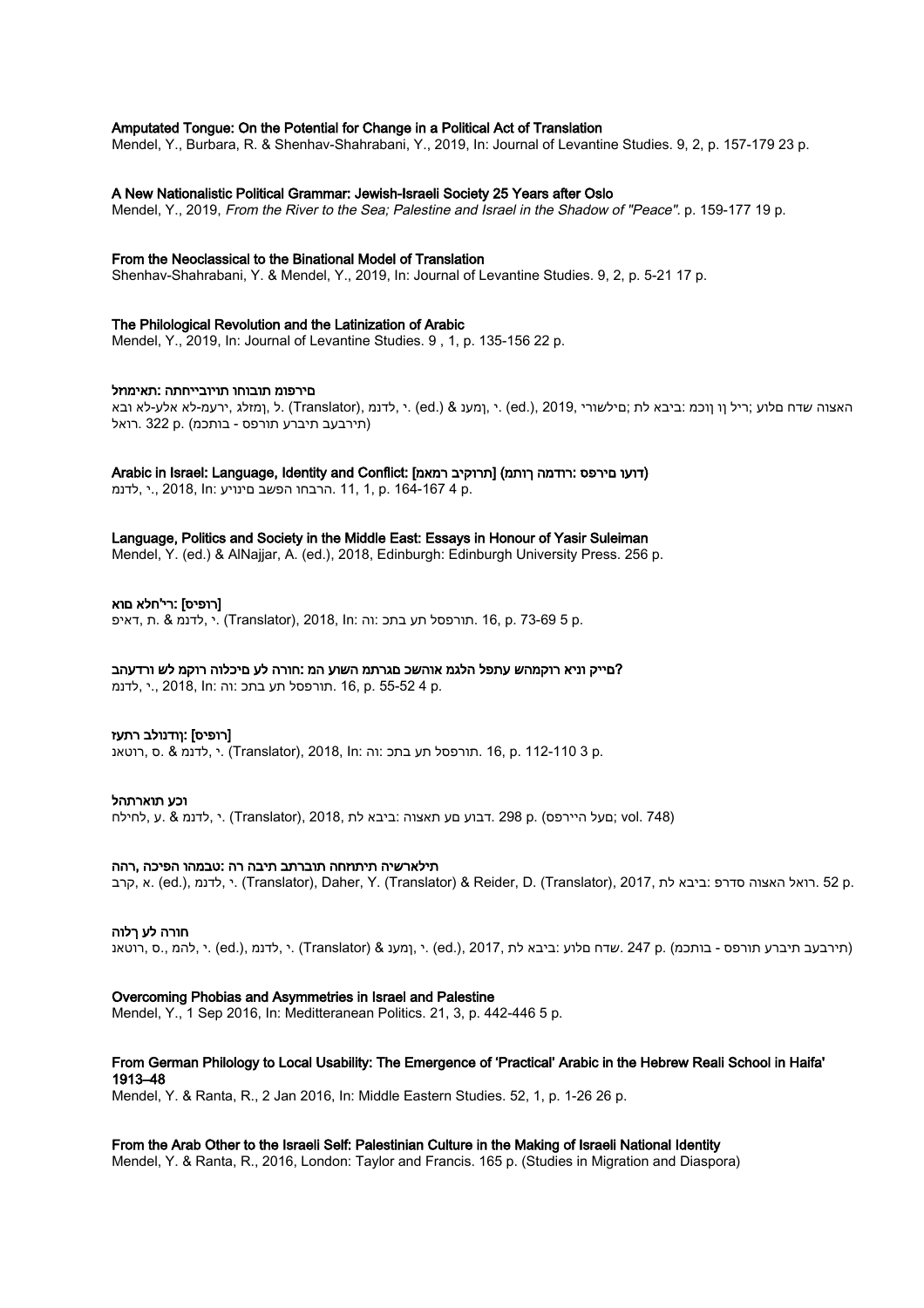### German Orientalism and the Jewish 'Arab Question': On the Study of Arabic Languages and Culture in the Jewish Community in Mandatory Palestine

Mendel, Y. (ed.) & Weiss, Y. (ed.), 2016, In: Naharaim. 10, 1, p. 1-162 162 p.

# German Orientalism, Arabic grammar and the Jewish education system: the origins and effect of Martin Plessner's "Theory of Arabic Grammar"

Mendel, Y., 2016, In: Naharaim. 10, 1, p. 57-77 21 p.

# בו'גר לירבי'ג לש קחשמה

.לדנמ., ., 2016, ln: לרביל 21, p. 72-77 6 p.

#### ונקתל ךרוצהו לארשיב תיברעה הפשה לש רערועמה הדמעמ לע :תרכומ הניאש תימשר

.n 10, p. 17-45 29 p. תעד יוליג :n 2016, ln וטניפ & .ד ,יקחצי..י

#### תיברעה הפשה

.p. 31-52 22 p. תיטילופ הבשחמל ילקיסקל תע-בתכ :חתפמ :2015, In .י ,לדנמ.

#### חוד :לארשיב םידוהי ברקב תיברע תעידי

.a 47 .םילשוריב ריל וו ווכמ :םילשורי ,2015 ..י ,לדנמ & .נ ,יחרזמ ..ר ,רלמינבא ..מ ,השאלד ..י ,בהנש.

#### Consuming Palestine: Palestine and Palestinians in Israeli food culture

Ranta, R. & Mendel, Y., 1 Jan 2014, In: Ethnicities. 14, 3, p. 412-435 24 p.

#### The Creation of Israeli Arabic: Political and Security Considerations in the Making of Arabic Language Studies in Israel Mendel, Y., 2014, Houndmills, Basingstoke, Hampshire: Palgrave Macmillan. 342 p. (Palgrave Studies in Languages at War)

# A sentiment-free Arabic: On the creation of the Israeli accelerated Arabic language studies Programme

Mendel, Y., 1 May 2013, In: Middle Eastern Studies. 49, 3, p. 383-401 19 p.

#### New Jerusalem

Mendel, Y., 1 May 2013, In: New Left Review. 81, p. 35-56 22 p.

# Re-arabizing the de-arabized: The mista 'aravim unit of the palmach

Mendel, Y., 1 Jan 2013, Debating Orientalism. Palgrave Macmillan, p. 94-116 23 p.

#### Israeli dual scepticism

Mendel, Y. & Ranta, R., 1 Dec 2012, Scepticism: Hero and Villain. Nova Science Publishers, Inc., p. 407-417 11 p.

# The Museological Side of the Conflict: Israeli Exhibition of Terror and the Palestinian Museum of Prisoners

Mendel, Y. & Steinberg, A. R., 2011, In: Museum and Society. 9, 3, p. 190-213 24 p.

# White Flag of Resistance: [Review]

Mendel, Y., 2011, In: New Middle Eastern Studies. p. 1-7 7 p.

# Overcoming Zionism: Creating a Single Democratic State in Israel/Palestine: [Review]

Mendel, Y., 2010, In: British Journal of Middle Eastern Studies. 37, 2, p. 222-223 2 p.

# Reflections on Knowledge and Language in Middle Eastern Societies

De Nicola, B. (ed.), Mendel, Y. (ed.) & Qutbuddin, H. (ed.), 2010, Newcastle upon Tyne: Cambridge Scholars Publishing. 335 p.